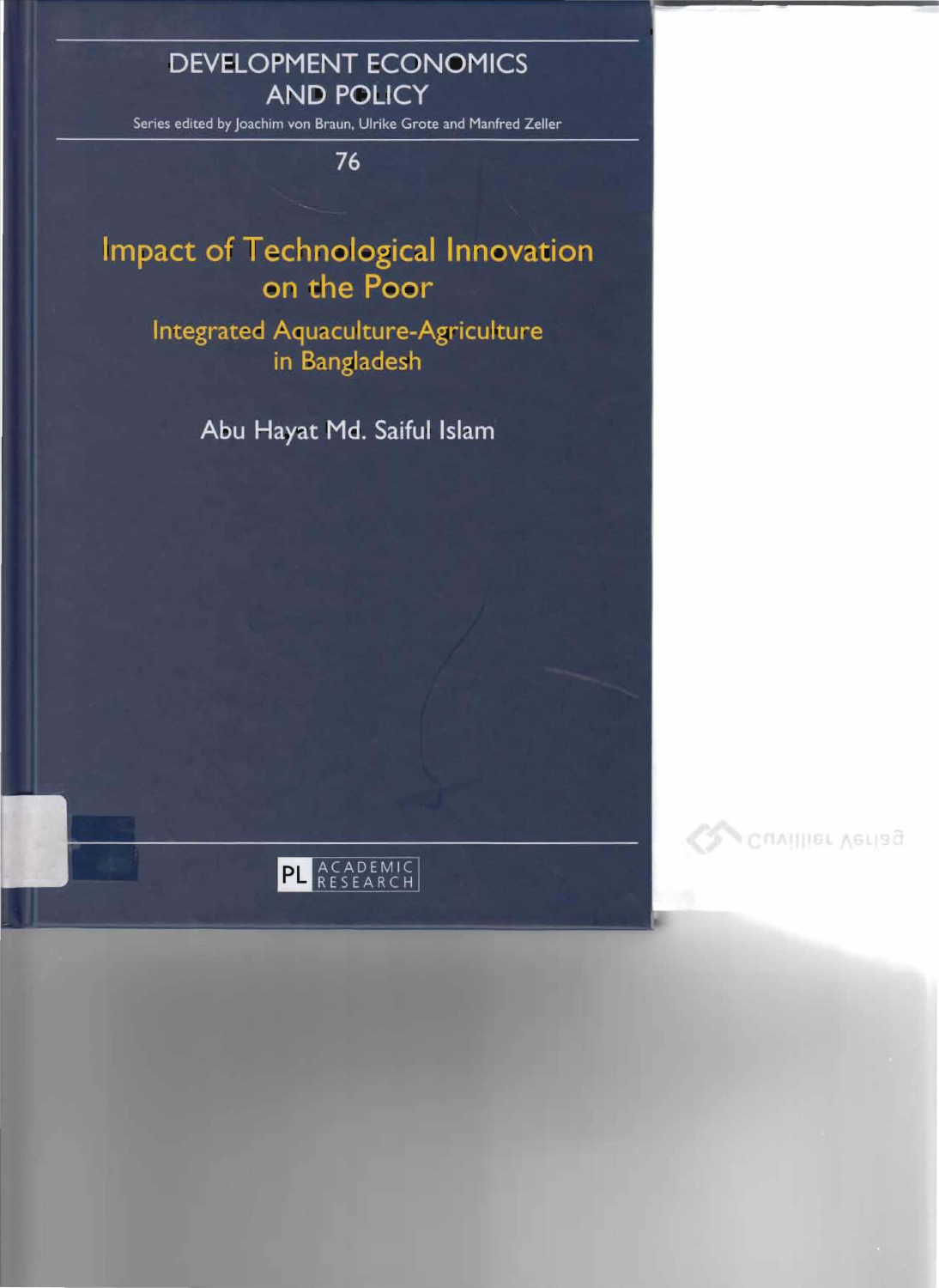#### **Abstract**

Integrated aquaculture-agriculture (IAA) is not a new or distinctive feature of farm households in Asia, however, innovations in IAA may make it a potentially sustainable intensification option for poor smallholder farmers in Asia, induding Bangladesh. Taking this into consideration, this study hypothesised that relative to alternative options (e.g. rice monoculture) IAA has a potential role in improving livelihoods and poverty reduction among marginalized poor indigenous peopIes of Bangladesh. IAA is a 'system technology' that potentially could be adopted by conventional rice, fish, poultry and livestock producers. The study examined the dynamics of IAA value chain participation by using a combination of threeyear (2007, 2009 and 2012) panel data and one-year cross-sectional survey (2012) data from indigenous households in the northern and north-western regions of Bangladesh.

Based on the cross-sectional survey data from primary actors along rice-fish based IAA value chains, value chain mapping showed that there is little processing (mainly icing, grading and transportation) by value chain actors and that harvested fish are typically delivered to market or end consumers within a very short period (typically the same day). The quantitative results of gross margin, partial budgeting, and gender-based employment analyses indicate that replacing rice monoculture systems with rice-fish based IAA systems would likely result in positive socio-economic impacts. A strengths, weaknesses, opportunities, and threats (SWOT) analysis combined with value chain and partial budgeting analyses were applied to identify the technology, policy, and institutional level barriers that should be taken into account for realizing the full potential of rice-fish based IAA value chain development

Technology adoption is a dynamic process, but the underlying dynamics have seldomly been studied using empirical approaches. In contrast, we examined IAA value chain participation dynamics and the factors that distinguish among nonparticipators, continuous participators, and those who begin but later discontinue participation (dis-participators) using different panel estimation methods (e.g. multinomial logit, random effects, and correlated random effects logit regression analyses) to control for omitted variables and endogenous regressors that very often are not possible to identify or may be ambiguous from cross-sectional studies. The results are consistent with determinants cited in the literature; more educated and larger households with better access to extension services and market information that participate in community-based organisations (CBO) are more likely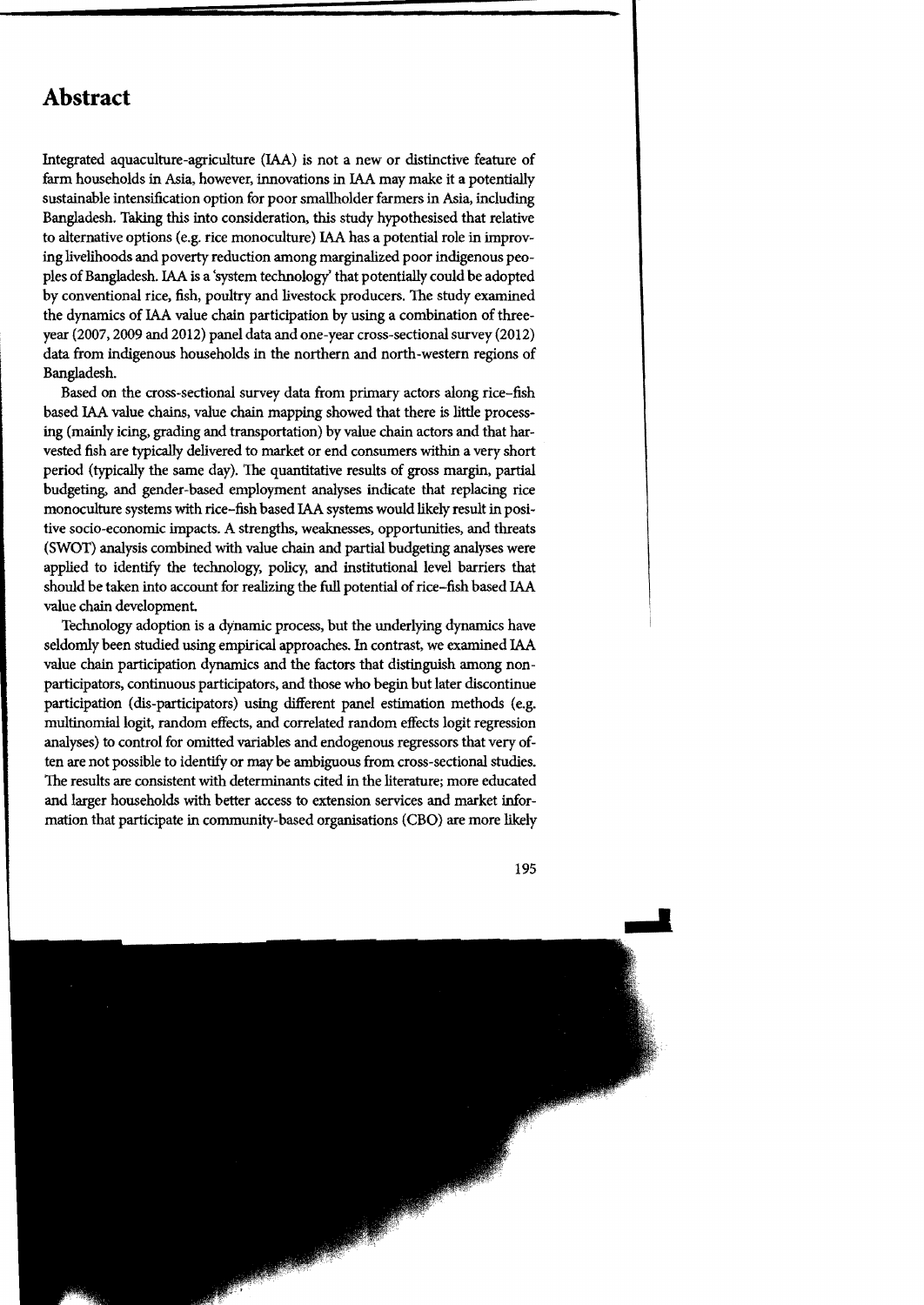to participate and continue participating in IAA value chain activities. Importantly, farm size and farm income did not appear to be positive significant determinants of IAA value chain participation, suggesting that IAA value chain activities are appropriate for resource-poor households. The results also indicate that distinct factors were associated with continuous participation and dis-participation in IAA value chain activities, especially for actors involved in upstream and downstream value chain activities. Important determinants of dis-participation were the age of household heads, the number of assets, farm size, fisheries income, and non-farm income.

After controlling for endogeneity of IAA value chain participation and unobserved heterogeneity using standard fixed effects and Heckit panel models, as weil as control function approaches with three-wave panel data, the results indicated that IAA value chain participation was positively correlated to household income and consumption frequency of some goods, particularly fish, and that the benefits of participation did not continue to accrue after discontinuing participation in IAA value chains. We found evidence that IAA value chain participation had greater welfare impacts on relatively wealthier households that participated in production related activities than on landless, extremely poor households that participated in upstream and downstream value chain activities.

Assessment of the comparative socio-environmental impacts of rice monoculture and rice-fish based IAA practices based on cross-sectional survey data on plot level inputs and outputs, and farmer perceptions suggests that rice-fish based IAA is a sustainahle alternative to rice monoculture. Although farmers were weil aware of the more negative socio-environmental impacts of rice monoculture compared to rice-fish based IAA systems, their perceptions were limited to visible impacts such as the incidence of disease and crop pests, changes in soil structure, the relative quantities ofbeneficial organisms, soll fertility, fish harvests, etc. The results of the Tobit regression and propensity score matching (PSM) methods showed that the adoption of rice-fish based IAA systems was positively associated with farmer awareness of the negative impacts of rice monoculture. Promotion of the 'farmer field school' type institutional training approaches and infrastructure development mayalso play positive roles in raising awareness about the adverse socio-environmental impacts of rice monoculture. Overall the study results demand broader attention. A key general message is that, although the results reveal that the gains from IAA value chain participation remain substantial, many smallholders were not ahle to participate in IAA value chains or could not sustain their participation due to various factors.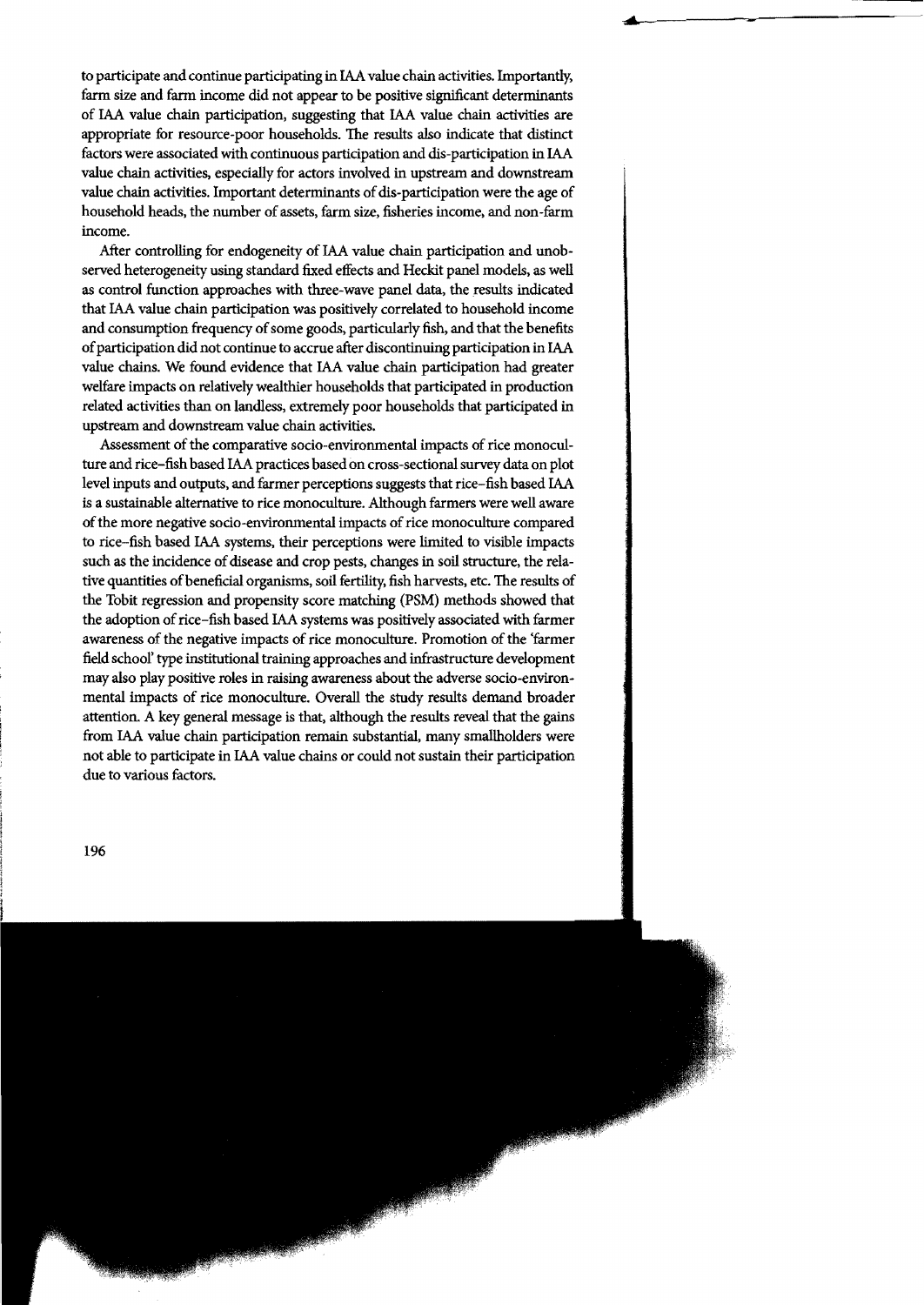#### **Zusammenfassung**

Integrierte Produktionssysteme aus Aquakultur und Landwirtschaft (IAA) sind keine neuen oder besonderen Merkmale von bäuerlichen Haushalten in Asien. Innovationen der IAA bieten jedoch eine nachhaltige Option zur Intensivierung der Landwirtschaft für arme Kleinbauern in Asien, darunter auch Bangladesch. Unter Berücksichtigung dieser Tatsachen stellt diese Studie die These auf, dass !AAs verglichen mit anderen Alternativen (z.B. Reismonokultur) das Potential besitzen, die Lebensumstände der marginalisierten, indigenen und armen Bevölkerung in Bangladesch zu verbessern und Armut zu bekämpfen. IAA als ,Systemtechnologie' kann von konventionellen Reis-, Fisch-, Geflügel- und Nutzviehproduzenten angewandt werden. Diese Studie untersucht die Dynarniken der Partizipation in IAA-Wertschöpfungsketten mit einer Kombination aus Paneldaten, die in drei Zeitabschnitten erhoben wurden (2007, 2008 und 2012), und Querschnittsdaten fiir das Jahr 2012 von indigenen Haushalten im Norden und Nordwesten von Bangladesch.

Auf Grundlage detaillierter Querschnittsdaten der Hauptakteure entlang der aufReis-Fisch basierten IAA Wertschöpfungskette, wurde durch die Nachzeichnung der Wertschöpfungskette aufgezeigt, dass nur eine geringe Verarbeitung durch die Akteure in dieser stattfindet. Hierzu zählen wozu hauptsächlich Vereisung, Qualitätseinstufung und Transport. Darüber hinaus konnte festgestellt werden, dass gefangener Fisch innerhalb eines sehr kurzen Zeitraums (üblicherweise am gleichen Tag) zum Markt oder dem Endverbraucher geliefert wird Insgesamt weisen die quantitativen Ergebnisse bezüglich Bruttogewinn, Teilbudgetierung und der geschlechtsspezifischen Beschäftigungsanalyse daraufhin, dass das Ersetzen von Reismonokultursystemen durch Reis-Fisch basierte !AAs positive Effekte mit sich bringt. Eine SWOT (Stärke, Schwächen, Möglichkeiten und Gefahren)-Analyse in Kombination mit der Untersuchung von Wertschöpfungsprozessen und Teilbudgtierungen wurde angewandt, um die Technologie sowie politische und institutionelle Hürden zu identifizieren, die bei der bei der Entwicklung von Reis-Fisch basierten IAA Wertschöpfungsketten zur Ausnutzung des vollen Potenzials einbezogen werden sollten.

Dynamiken der technologischen Anpassung wurden bislang selten empirisch untersucht. Diese Studie analysierte die Teilnahmeentwicklungen an IAA Wertschöpfungsketten einschließlich der Unterschiede, die sich zwischen Nicht-Teilnehmern, beständigen Teilnehmern und denen, die mit der Teilnahme beginnen aber diese später unterbrechen, anband unterschiedlicher Panelschätzmethoden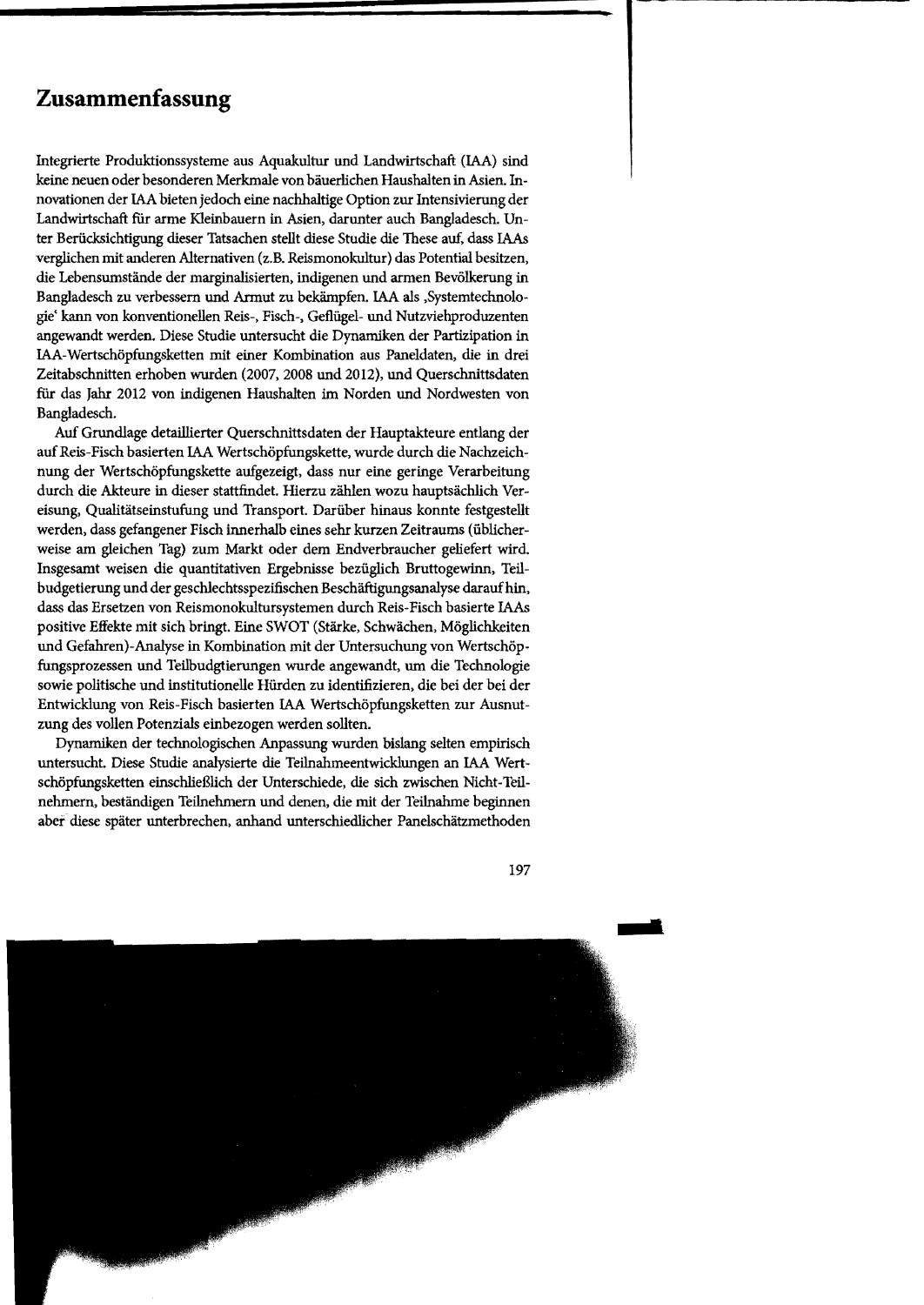(z.B. Multinomiale logistische Regression, Random-Effects-Modell und korrelierte logistische Random-Effects-Regressionsanalyse) erkennen lassen. Somit konnten fehlende und endogene Variablen kontrolliert werden, deren Identifizierung häufig nicht möglich oder deren Effekt in Querschnittsanalysen mehrdeutig ist. Die Ergebnisse stimmen mit den in der einschlägigen Literatur genannten Determinanten überein. Hierzu zählt, dass für besser ausgebildete, größere Haushalte, mit einem besseren Zugang zu Beratungsdiensten und Marktinformationen, in welchen die Mitglieder in gemeinschaftsbasierten Organisationen sind, die Wahrscheinlichkeit der Teilnahme und Fortführung an den Aktivitäten der IAA Wertschöpfungsketten höher ist. Wichtig ist, dass sich Betriebsgröße und landwirtschaftliches Einkommen nicht als positive, signifikante Determinanten der IAA Wertschöpfungsteilnahme erwiesen haben. Diese Erkenntnis lässt annehmen, dass die Aktivitäten im Rahmen des IAA Wertschöpfungsprozesses für ressourcenarme Haushalte angemessen sind. Die Ergebnisse weisen zudem darauf hin, dass unterschiedliche Faktoren mit der beständigen Teilnahme und dem Abbruch der Teilnahme an IAA-Wertschöpfungsprozessen zusammenhängen. Dies gilt insbesondere für Akteure, die in vor- und nachgeschaltete Wertschöpfungsaktivitäten einbezogen sind. Wichtige Determinanten der Nicht-Teilnahme sind das Alter des Haushaltsvortandes, die Anzahl an Besitztümern, die Größe des Betriebes sowie die Einnahmen durch Fischerei und nicht-landwirtschaftliche Tätigkeiten.

Die Endogenität der IAA-Teilnahme und die unbeobachteten Heterogenität wurden durch die Anwendung des Standard Fixed Effect-Modells, des Heckit Panel Modells und Kontrollfunktionsmethoden mit drei-periodigen Paneldaten kontrolliert. Die Ergebnisse weisen auf eine positive Korrelation der Beteiligung an IAA-Wertschöpfungsprozessen mit Haushaltseinkommen und der Konsumhäufigkeit verschiedener Güter (insbesondere Fisch) hin. Die Vorteile der Teilnahme wachsen jedoch nicht an nach dem Abbruch der Partizipation an IAA-Wertschöpfungsprozessen.

Die Bewertung der komparativen sozio-ökonomischen Auswirkungen von Reismonokultur und Reis-Fisch basierten IAA Praktiken durch Nutzung von Querschnittsdaten auf flächenbezogene Inputs und Erträge sowie Einblicke in die Sichtweise der Bauern legen nahe, dass Reis-Fisch basierte !AAs eine nachhaltige Alternative zur Reismonokultur darstellen. Auch wenn Bauern über die negativen sozio-ökonomischen Effekte der Reismonokultur im Vergleich zu Reis-Fisch basierten IAAs gut informiert sind, sind deren Einschätzungen auf sichtbare Auswirkungen wie etwa das Auftreten von Krankheiten und Schädlingen, Veränderungen im Grad der Bodenverdichtung, der relativen Menge an nützlichen Organismen, der Bodenfruchtbarkeit und der Menge des Fischfangs usw. begrenzt. Die Ergebnisse heben zusätzlich die Erkenntnisse der Tobit Regression und der